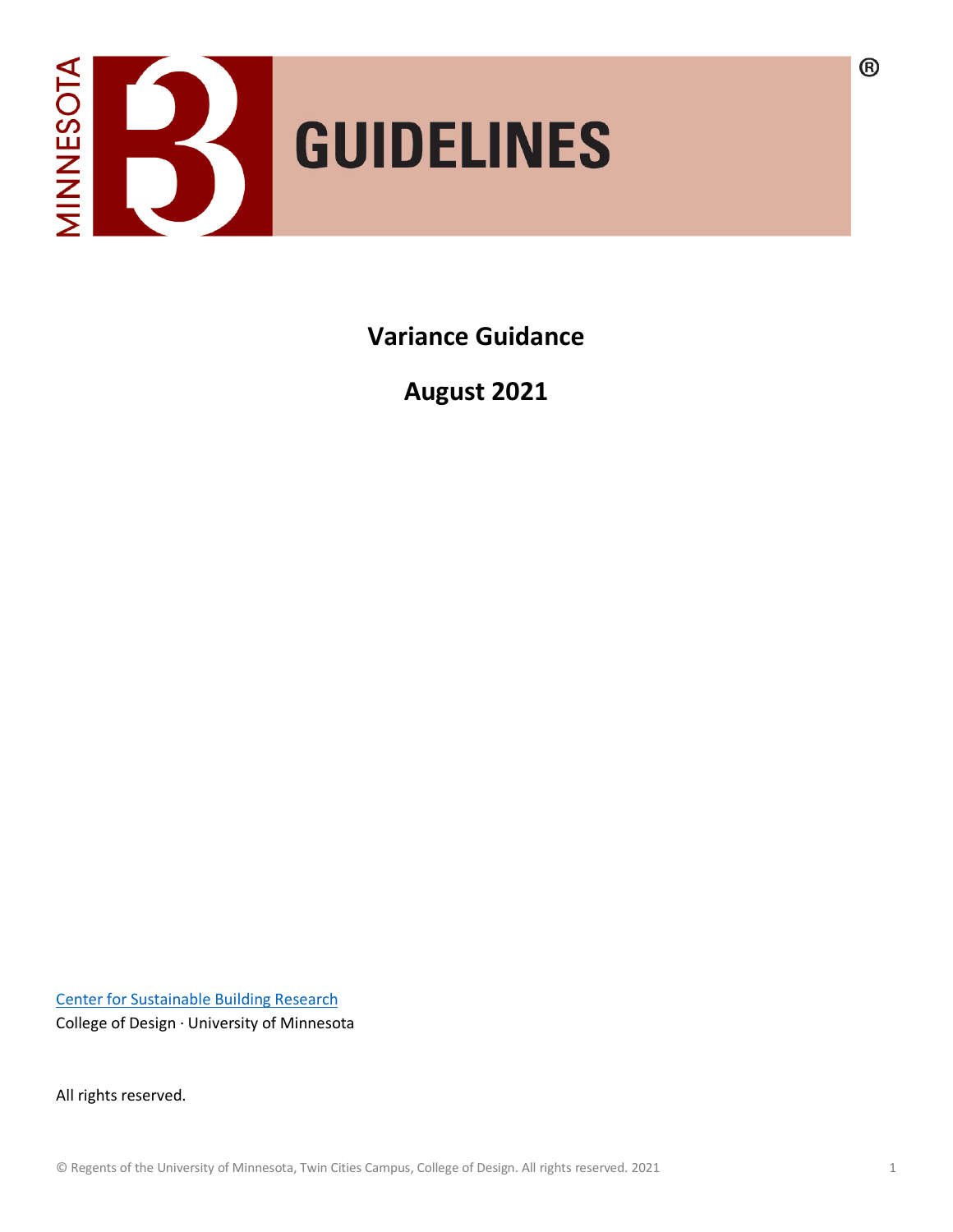## Variance and Non-Compliance Guidance

The B3 Guidelines differ from other rating systems in that it primarily consists of a set of required measures for all projects rather than a menu of optional sustainability strategies.[1](#page-1-0) Due to the variability of B3 projects, some may require adaptations to the performance thresholds and/or documentation schedule. The B3 Guidelines allow the use of variances to provide this accommodation under certain circumstances.

Variances should be used sparingly. For best results, project teams should review the full list of applicable guidelines during early design to identify requirements that may be difficult to achieve. This should be followed by conversations about strategies to pursue compliance and identification of any guidelines that may require a variance.

## Variances

Two types of variances may be requested:

• Provisional Variance:

A provisional variance can be considered as a 'free pass' to the next phase in the Tracking Tool for guidelines that do not yet have enough information to determine compliance. Provisional variances only apply to the submitted phase; the guideline will need to be re-addressed in later phases by submitting compliant documentation, submitting another variance request, or designating the guideline as non-compliant. If the project's ability to meet the guideline is unknown, provisional variances should be used as long as possible before requesting a full variance or non-compliance designation, with the goal of achieving compliance in a later phase. However, a provisional variance may not be requested during the last phase in which a guideline is required; at that point, all non-compliant or undocumented guidelines must either request a full variance or be designated as non-compliant.

• Full Variance:

Full variances are intended for cases where guidelines conflict with the program (intended use) of the project, either by direct conflict or due to the limits of available approaches. If the building program cannot accommodate a specific guideline, a variance for that guideline may be requested. For example, a prison may not be able to meet a guideline related to light levels at the site boundary because of higher lighting levels demanded by their security requirements. The other acceptable justification for a full variance is due to technological limitations, where available technologies or methodologies do not permit the project to meet the B3 Guidelines performance threshold. For example, a project in Greater Minnesota may not have sufficient construction and demolition waste recycling facilities in the region to fully meet the guideline requirements. When requesting a full variance, the design team is expected to pursue creative solutions to meet the intent of the guidelines to the extent feasible.

The following conditions are not considered as grounds for a full variance:

- Variances will not be considered if alternative design strategies have not been evaluated, including consideration of creative solutions that maintain the intent of the guidelines.
- Variances will not be considered based on budgetary or project schedule constraints.
- Variances will not be considered for requirements missed by the project team that cannot be addressed at later phases (e.g. neglecting to document construction waste diversion rates or neglecting to specify appropriate low-VOC finishes).

<span id="page-1-0"></span> $1$  In addition to the required measures, the B3 Guidelines also offers recommended measures for projects that seek an elevated level of performance.

<sup>©</sup> Regents of the University of Minnesota, Twin Cities Campus, College of Design. All rights reserved. 2021 2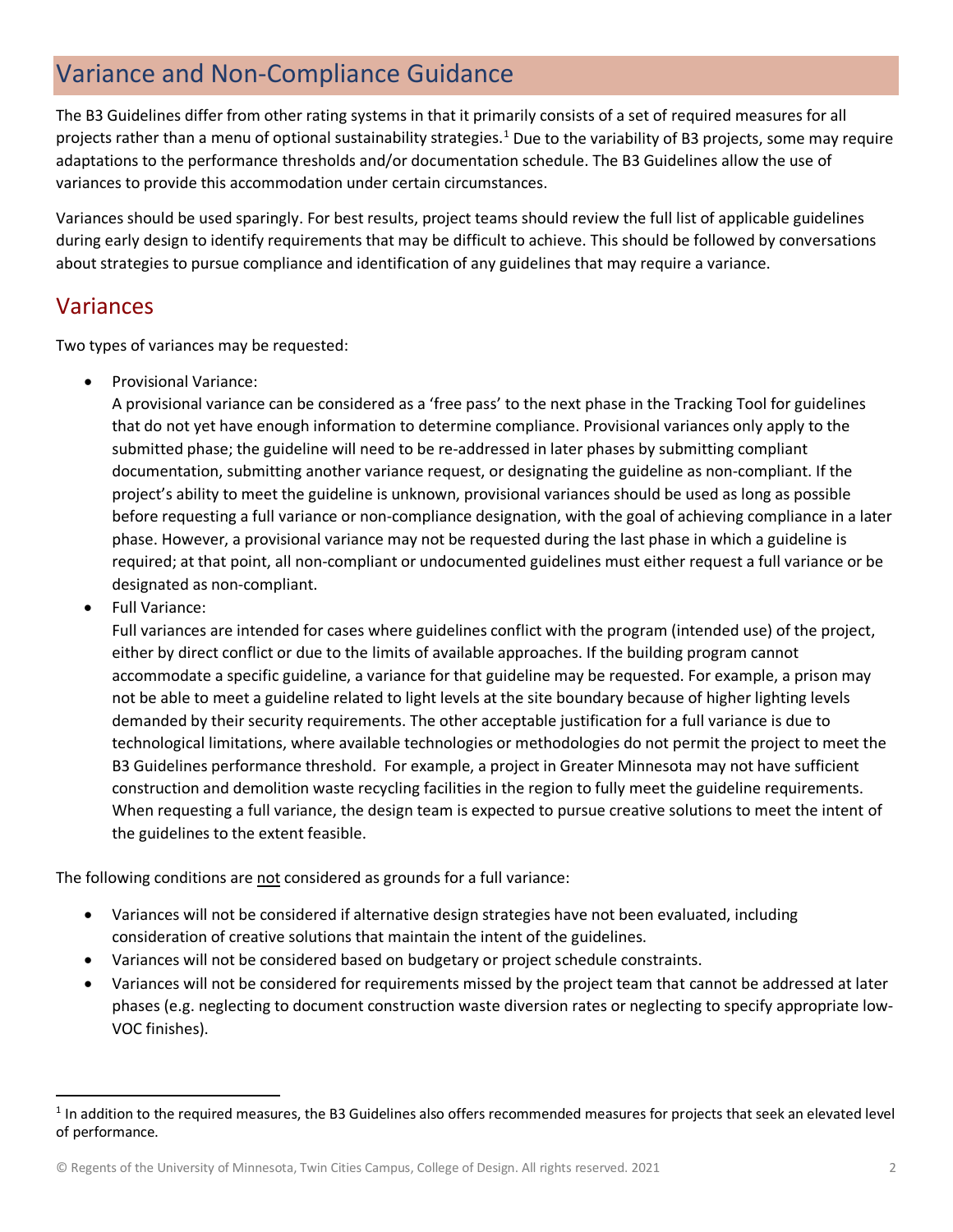- Meeting the B3 Guidelines may require adjustments to the standard design and construction processes used by the project team. This is not an accepted justification for a variance.
- Small or irregular sites are not an automatic reason for a variance.
- Variances should not be used for guidelines that are unrelated to the project scope. Instead, these should be communicated to the B3 Guidelines Administrators upon project set-up so they can be hidden for the project. For example, an interior renovation project with no sitework may request the site-related guidelines be removed.
- Variances are not required for 'recommended' guidelines.
- SB 2030 requirements are not eligible for variances. There are several pathways built into that program to accommodate unique project types and considerations related to cost-effectiveness.

## Non-Compliance

A guideline is designated as 'Not Compliant' if the project team cannot document compliance and there is not adequate justification for a variance. This designation is reserved for the last phase a guideline is required to maximize the project team's opportunity to find a compliant solution. Not Compliant designations are displayed publicly as part of the B3 Case Studies Database.

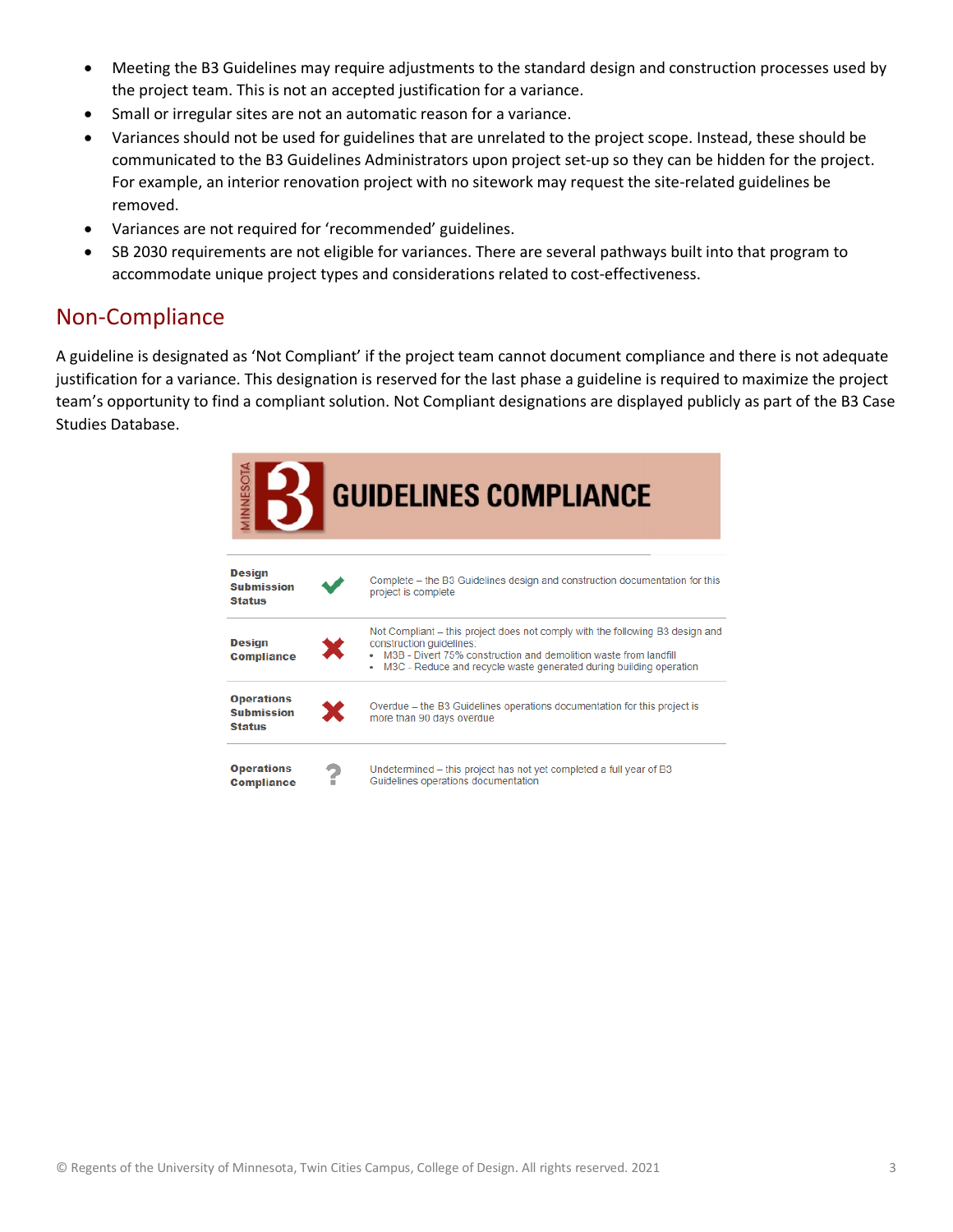## Requesting a Variance or Not Compliant Designation

Variance requests are made within the Tracking Tool by the project team and are included in the Phase Summary Reports. Upon phase completion each variance request is first seen by the project's Guideline Leader when they approve the Phase Summary Report and is then reviewed by the B3 Guidelines Administrators to ensure it meets the program's minimum variance requirements. The final determination of approval or rejection is made by the Agency Contact, who may further specify a compromise, equivalency, or conditions for the variance. If the agency contact is not able to make a determination on a variance request, it will be referred to B3 Guidelines Administrators.

Follow these steps to request a variance:

1. Variances may be requested when incomplete or non-compliant information is entered in the fields of the Tracking Tool, and after 'Checking for Compliance'.

| I.5 Lighting and Daylighting<br><b>REQUIRED</b><br><b>I5C. Daylighting Levels</b><br><b>LE Read The Guideline</b>                                                                                                 |  |
|-------------------------------------------------------------------------------------------------------------------------------------------------------------------------------------------------------------------|--|
| $\boxtimes$ Warning. This guideline is later than the current phase. Click the checkbox to enable editing.                                                                                                        |  |
| Not compliant. Make sure all required fields are specified. Hover mouse over help icons for additional information. Read the guideline<br>for additional instructions.                                            |  |
| Fields in yellow are editable. Fields in blue are calculated. Fields in gray are not applicable or disabled at this phase. Compliance check<br>looks for affirmative (yes) responses and upload of documentation. |  |
| I5C11. Upload daylight map or table of regularly occupied spaces showing compliance with one<br>No file selected.<br>Browse<br>of the listed daylighting metric requirements, updated as the project progresses.  |  |
| I5C21. Upload list of spaces and associated daylight levels for selected metrics using the B3<br>No file selected.<br>Browse<br>Guidelines IEO Template, updated at each phase.                                   |  |
| I5C31. Do all regularly occupied spaces achieve compliance with one of the listed daylighting<br><b>No</b><br>metric requirements?                                                                                |  |
| Yes<br>I5C41. Do all regularly occupied spaces include daylight control devices per guideline language?                                                                                                           |  |
| <b>Not Compliant</b><br>Save & Close<br>Cancel                                                                                                                                                                    |  |
| You may refine your entries above, Save & Close this window for later editing, or Apply For a Variance/Not (lempliant >>                                                                                          |  |
| javascript: doPostBack('ctl00\$mc\$ApplyForVarianceButton',")                                                                                                                                                     |  |

2. Select the type of variance being requested, identify the reason for the variance, and describe how it meets one of the permitted justifications. Additional documentation can be provided as needed via email to the B3 Guidelines Administrators and Agency Contact. For full variances, describe how the project team evaluated creative solutions to maintain the intent of the guidelines and identify a modified performance level and/or compliance method that will be pursued by the project team. For Not Compliant designations, describe why this designation is necessary.

| <b>Apply For Variance/Not Compliant</b>                                                                                                                                                                                                                                                                                                                                                                                     |
|-----------------------------------------------------------------------------------------------------------------------------------------------------------------------------------------------------------------------------------------------------------------------------------------------------------------------------------------------------------------------------------------------------------------------------|
| Variances are a method to comply with the B3 Guidelines in cases where a particular guideline is not applicable to a project based on the<br>nature or the scope of the project. They are not intended to allow substitutions of other requirements for B3, particularly in cases where<br>the alternative regulations are less stringent than the B3 Guidelines. See the Guidance for Variances document for more details. |
| Specify what you wish to apply for:                                                                                                                                                                                                                                                                                                                                                                                         |
| $\bigcirc$ Variance                                                                                                                                                                                                                                                                                                                                                                                                         |
| Full variances are intended for cases where guidelines are not applicable based on the nature and / or scope of the project. For instance,<br>a prison may not be able to meet guideline S.5A: Light Trespass, because of higher lighting levels demanded by security guidelines.                                                                                                                                           |
| $\bigcirc$ Provisional Variance                                                                                                                                                                                                                                                                                                                                                                                             |
| A provisions variance is requested when there is not enough information available at the current phase to determine if the guideline can<br>be met successfully. A provisional variance is not available during the last required phase of a guideline.                                                                                                                                                                     |
| Not Compliant (Enabled on last phase)                                                                                                                                                                                                                                                                                                                                                                                       |
| Not Compliant is indicated when the reason for a variances is not adequate and the design team and owner cannot determine a way to                                                                                                                                                                                                                                                                                          |
| meet the requirements of the guideline. Not Compliant designations will be displayed as part of the B3 Guidelines Case Studies.                                                                                                                                                                                                                                                                                             |
| Please specify the reason for the variance request below, or provide an assessment of why not compliant is necessary:                                                                                                                                                                                                                                                                                                       |
|                                                                                                                                                                                                                                                                                                                                                                                                                             |
|                                                                                                                                                                                                                                                                                                                                                                                                                             |
|                                                                                                                                                                                                                                                                                                                                                                                                                             |
|                                                                                                                                                                                                                                                                                                                                                                                                                             |
|                                                                                                                                                                                                                                                                                                                                                                                                                             |
| Cancel<br>Submit                                                                                                                                                                                                                                                                                                                                                                                                            |